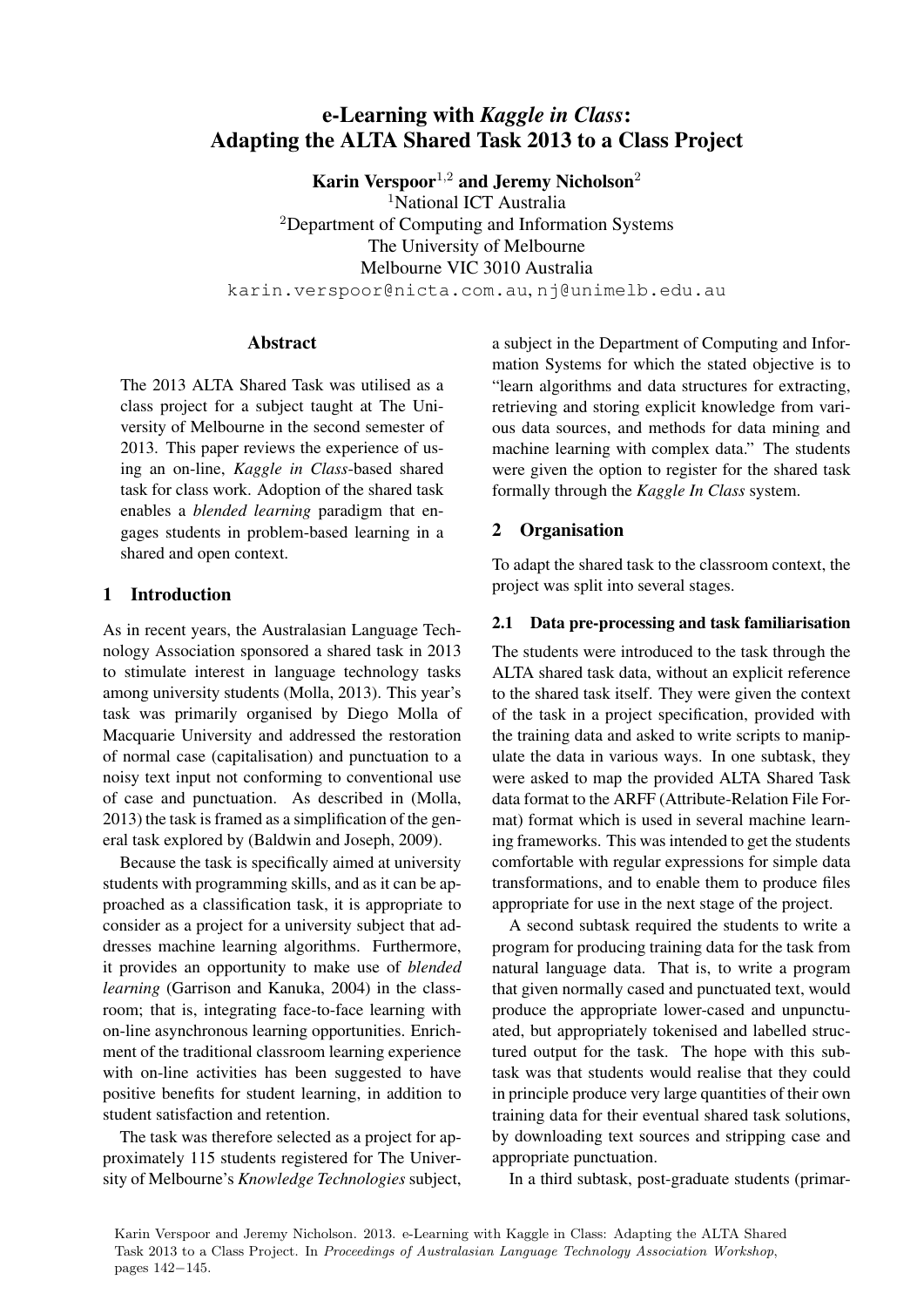ily Master by coursework students) were additionally asked to explore some preliminary rule-based methods for solving the classification tasks. This step was optional for undergraduate students, however they were encouraged to attempt an initial solution. The purpose of this subtask was to encourage the students to begin thinking about the features that might be relevant to addressing the problem, and to give them some sense of the difficulty of a rule-based approach to the task.

## 2.2 Machine learning-based problem exploration

The students were introduced to various machine learning algorithms in class, as well as approaches to feature engineering and system evaluation. They were pointed specifically towards the WEKA machine learning toolkit, which provides good implementations of many algorithms (Hall et al., 2009), although they were allowed to use any machine learning implementation they were familiar with. The students were instructed to construct and experiment with different features that would be helpful for solving the two classification tasks (i.e. features that may be useful indicators of the appropriate punctuation and capitalisation of a word), and to explore different classification algorithms on the shared task data. The distributed ALTA Shared Task data was divided into pre-defined training and development subsets, with the test set provided as held-out (blind), unlabelled data.

## 2.3 Kaggle In Class

Along with the project specification for the second, machine learning-based problem exploration stage, the students were introduced to the ALTA Shared Task platform in the *Kaggle in Class* site and provided with invitation links associated to their student IDs. Submission of the results to the Kaggle In Class site for the shared task was entirely optional, although the students were encouraged to participate. Submitting to Kaggle required the students to work out how to map their system results (from WEKA, or whatever toolkit they selected), back into the ALTA Shared Task format.

Participation in the official shared task gave students access to a baseline solution, and allowed them to receive an immediate evaluation of their system results on the held-out test data. It provided an opportunity for immediate feedback on the effectiveness of their solutions; through the Leaderboard the students

could see concretely how well their solutions were performing relative to other students.

## 2.4 Report writing

The students were asked to write a report describing their approach, summarising their exploration of the features and algorithms on the task, and providing observations and critical analysis of their results. The objective of the report was to demonstrate their understanding of the task, methods, and results and to highlight creativity in their solution. Marks were primarily based on the student's critical analysis of their results, rather than the overall score of their solution.

## 2.5 Peer review

Using an on-line peer review system, TurnItIn's Peer-Mark, that is integrated into The University of Melbourne's on-line Learning Management System, each student provided feedback on two other students' reports. This enabled Contributing Student Pedagogy (CSP) (Hamer et al., 2008), a participatory learning strategy in which students are encouraged to contribute to the learning of others and to value the contributions of others.

The students were specifically asked to address three points:

- 1. A summary of the author's work; the approach to the task and the analysis in the report.
- 2. What they felt that the author had done well, and for what reasons. For example, novel use of features, interesting methodology, or insightful discussion.
- 3. What they felt were the weak points of the submission, including suggestions of avenues for further research.

The quality of the student peer review reports was quite high; students largely provided thoughtful feedback and critical assessment of their peers' work.

## 3 Results

The students generally appeared to find the task quite challenging. For most students it was their first exposure to hands-on application of machine learning algorithms to solve a problem, as well as their first exposure to text classification. Lectures covered algorithms and evaluation strategies in detail, and several pointers were provided about good features to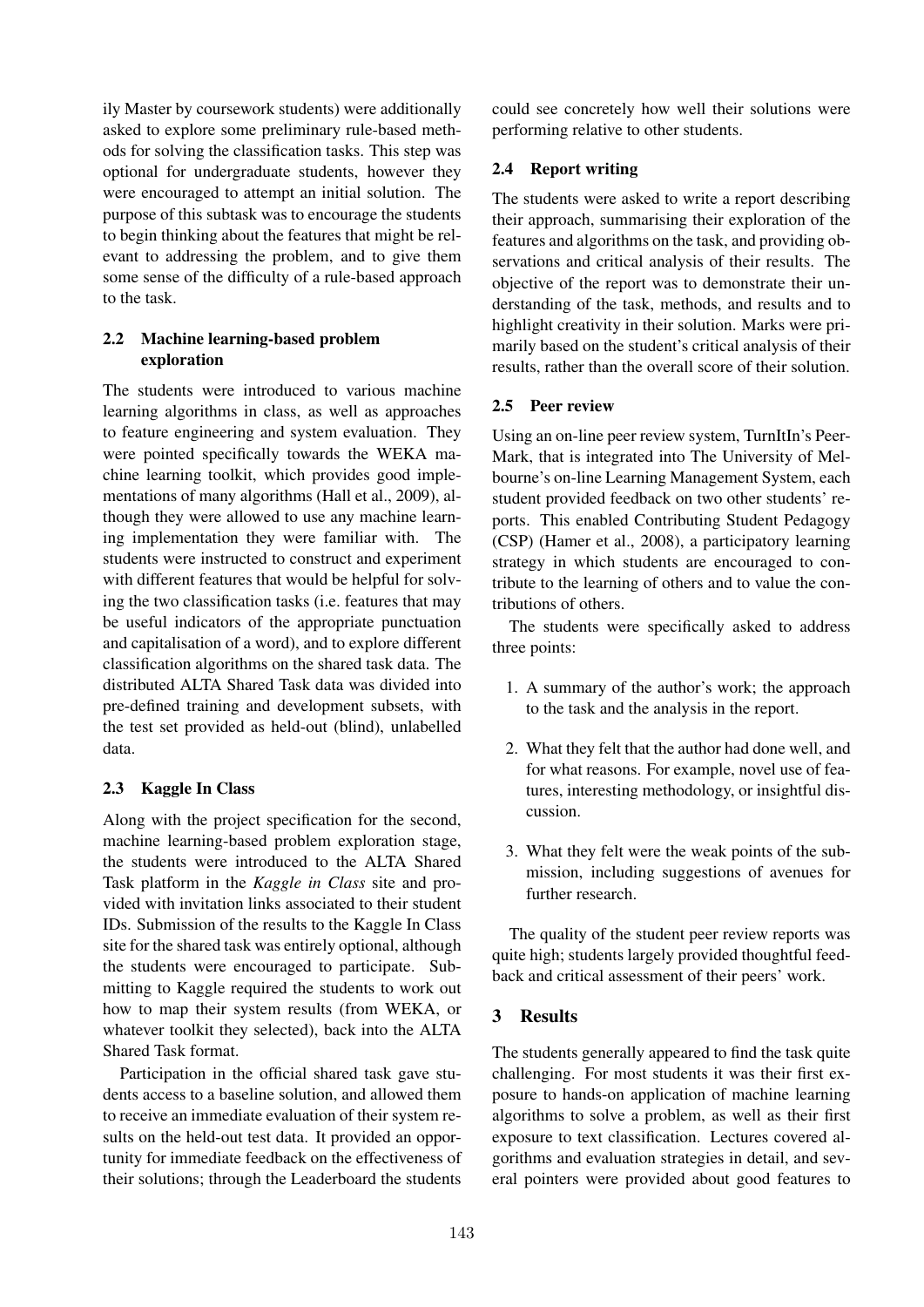experiment with, such as token "shape" and character or token n-grams. However, many student solutions applied WEKA in a narrow range of configurations and with a limited set of features. Some students—typically those with prior exposure to natural language processing through another subject in the department—made use of linguistic features such as part of speech tags, and some used gazetteers of English names or common words specifically to help with the capitalisation task. A few students used machine learning frameworks other than WEKA.

A number of students did submit their results to the main Kaggle ALTA Shared Task site, and some even included those results in their project reports. It was observed that several of the students' submissions to the Kaggle site displayed identical performance. Further investigation revealed that their scores matched exactly the performance of the baseline model provided along with the ALTA Shared Task data upon registration to Kaggle In Class. This suggests that these students likely made test submissions using the baseline model, rather than submitting results based on their own systems or solutions.

#### 4 Discussion

#### 4.1 Interaction with Kaggle

Since the ALTA Shared Task was run using the Kaggle in Class framework (https://inclass.kaggle.com/c/alta-2013-challenge), students were encouraged to submit results directly to the on-line system. This required generating individual invitation links to join the shared task site for each student. While this was easily generated through the Kaggle system by the organiser of the task, it was also important to associate Kaggle logins with individual student IDs, so that Kaggle submissions from our student cohort could be identified. For a class with over one hundred students, this created a logistical hassle for managing login-student ID associations, and the distribution of the invitation links to the individual students.

#### 4.2 Timing considerations

An important factor in the decision to utilise the ALTA Shared Task as a class project was whether the timing would fit in with the overall timeline for the subject. The dates generally aligned well; the shared task was announced in mid-July, while the semester began at the end of July.

The final submission date for the official ALTA

Shared Task was set at 04 October. That date fell during the non-teaching week of the semester (semester break) and did not allow adequate time for a second project during the second half of the semester. Therefore it was decided to set the deadline for the class project ahead of the final ALTA Shared Task deadline, on 20 September. In the end, as the students found the assignment challenging, the deadline was extended to 27 September (compressing the second project somewhat) to give them more time to make adequate progress.

Since the deadline for the class project was ahead of the shared task deadline, the students were told that they could continue to attempt to improve their results after submission of the project report if they were enjoying participating in the shared task. Reviewing the time stamps on the Kaggle Leaderboard, most students did not continue working on the project after the submission deadline. Three students did at least take the time to submit results on the "final" ALTA Shared Task data (on a sister Kaggle site, https://inclass.kaggle.com/c/alta-2013-challenge-final) on 06 October; two did not do particularly well (obtaining scores of 0.3 and 0.08, respectively), while one student obtained 0.65, second to the winning system score of 0.74. This second-place result was consistent with the leader board results for the original shared task; i.e. that student also placed second to the winning system on the original data. Interestingly, one of the students who submitted results on the final data hadn't participated in the original shared task leader board at all.

#### 4.3 Set-up of the Shared task

Due to the separation of the ALTA Shared Task into a development competition and a "final" competition, with the final data not being released until well after the class project deadline, it proved difficult for the students enrolled in the subject to submit results to the final test. As indicated above, only three students did so while there were about 50 students who made at least one submission to the original Kaggle ALTA Shared Task site.

#### 4.4 The Leaderboard

The students who participated in the on-line competition were not systematically compared to the students who did not participate on-line; significant variations in how students set up their training and testing scenarios for their final reports would have made this very difficult. In contrast, the availability of the